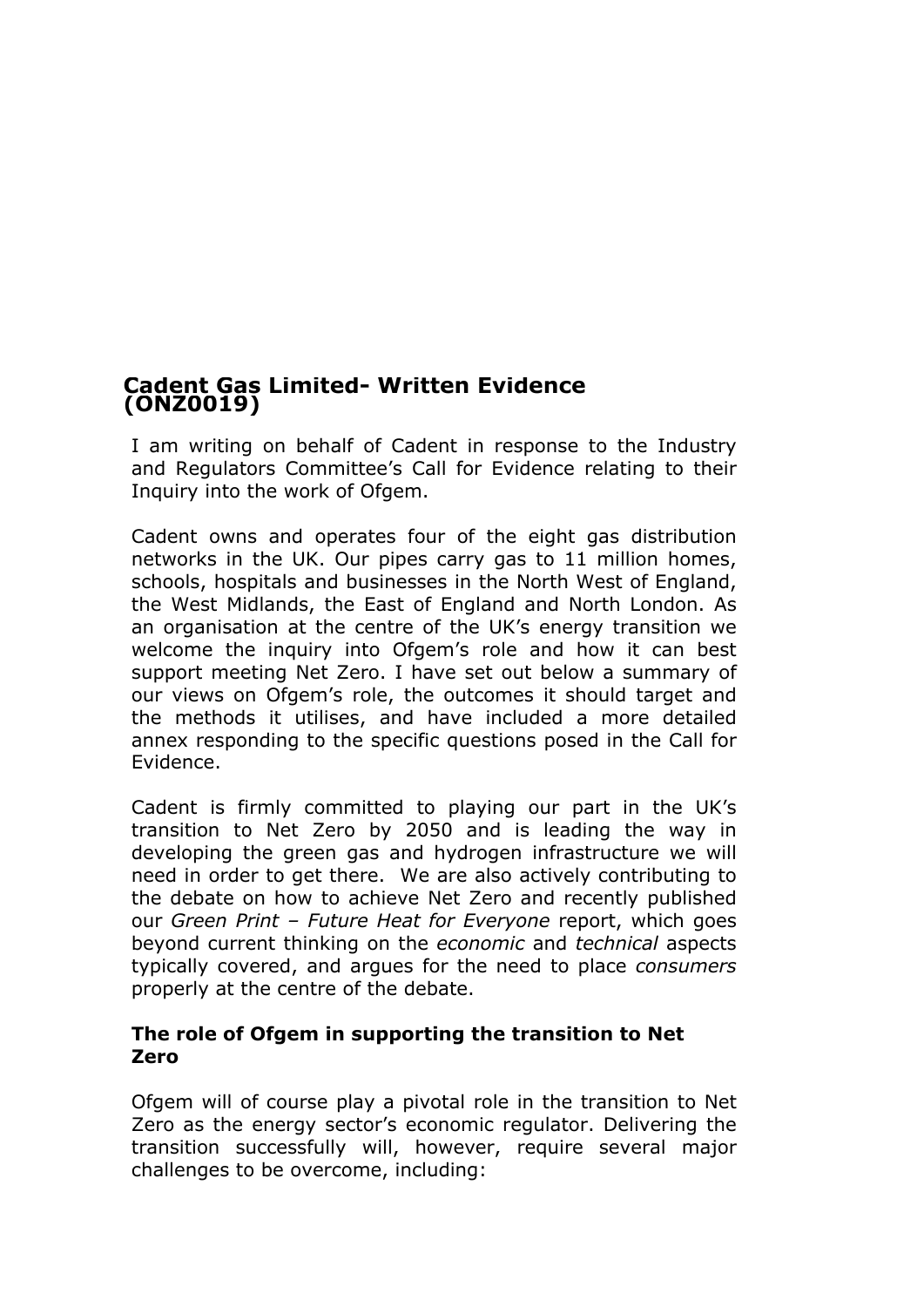- supporting the *consumer* in the transition by aiding the affordability of the transition in an equitable way and ensuring it minimises disruption;
- proving the *technical* pathway to Net Zero by keeping options open to resolve uncertainties and ensuring gas and electricity solutions are each given proper consideration (particularly to decarbonise heating – which will be extremely difficult); and
- ensuring robust *economic* decisions are made by promoting whole systems thinking to incentivise investment to come forward at the right time to deliver a Net Zero energy system.

We believe that serious consideration needs to be given to these issues and whether changes are required to how the sector operates, to ensure decisions made are co-ordinated, consistent and effective in addressing them. These changes could involve alterations to the institutional framework. For example, in our Green Print, we asked whether there is a need for a new body to ensure we do not plan in silos and deliver a patchwork of 'easy' solutions without considering the impact on the whole system or of harder areas. Alternatively, they could also involve refining Ofgem's duties or use of Strategy and Policy Statements by Government to guide developments. Whatever the precise mechanism used though, what is important is for the sector to 'function as one' to deliver the required outcomes to support the transition (see below).

Regardless of any changes made, Ofgem will still have a critical role to play in creating the framework and incentives; and the development of rules, codes and responsibilities to 'bridge the gap' between Government policy (as led by BEIS), and these outcomes.

## **The outcomes Ofgem should be targeting to support the energy transition**

Historically Ofgem has been primarily focussed on ensuring the affordability of energy services and good customer service, while also ensuring the 'productive efficiency' and the financeability of network companies. To deliver a successful energy transition, however, the outcomes Ofgem are seeking to deliver will need to evolve for:

- *Consumers* in achieving an affordable and fair transition that meets their diverse needs;
- *Investors* so that they can be incentivised to provide the finance for projects to manage and resolve uncertainties with the transition pathway; and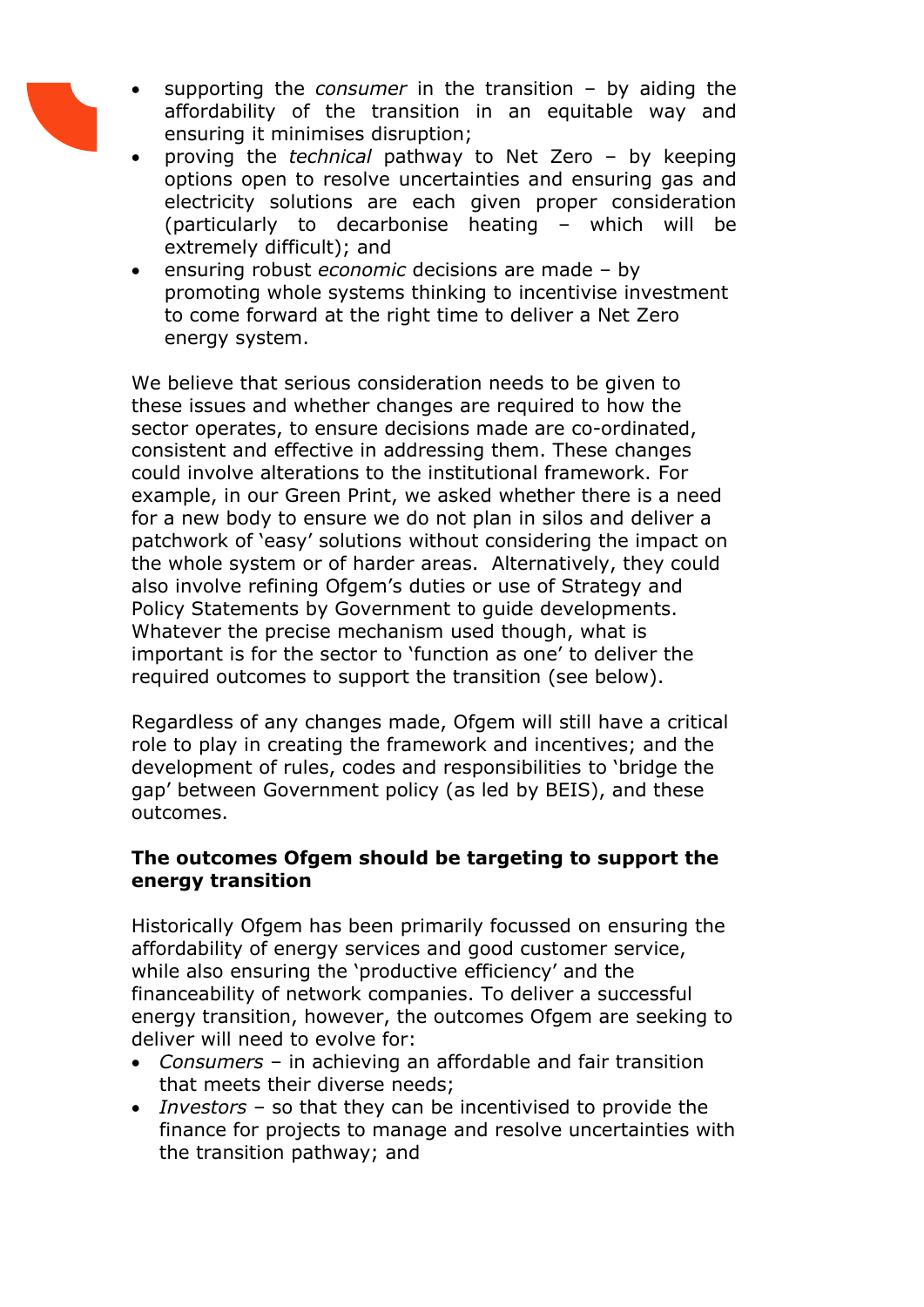

 *Industry* – so that the integration of electricity and gas can be managed, and so networks and network companies can transition themselves to play the roles they need to in a Net Zero energy system that delivers solutions across the heat, transport and power sectors.

#### **The tools Ofgem uses to influence the market to deliver required outcomes**

Ofgem has successfully employed the RPI-X price control framework, and it's successor, RIIO to deliver energy affordability, improvements in customer service, productive efficiency and financeability of network companies. For example, energy network costs have fallen significantly leading to lower consumer bills and, with the introduction of RIIO, consumer service quality and customer satisfaction scores across sectors have consistently improved.

Notwithstanding this success, to transition to a Net Zero economy, and fulfil the outcomes set out above, these frameworks will now need to change as the conditions that have brought about their success, are unlikely to hold going forward:

- outputs to deliver the Net Zero transition are far less clear than those that networks have needed to deliver over the past two-three decades;
- reasonable forecasts of costs and demand are difficult to make given uncertainties over required investments to deliver the transition;
- where uncertainties are present, the high relative proportion of re-openers to automatic adjustment mechanisms, mean companies lack sufficient understanding of how their activities could change as uncertainties are resolved; and
- there is a lack of certainty that efficiently incurred investments will be recovered and earn an adequate rate of return.

# **Key priorities for supporting the energy transition**

In our view there a several key priorities where change is required to support a successful energy transition. These relate to both Ofgem's role and how Ofgem operates the regulatory framework:

 *supporting the development of both electricity and green gas* – the path to Net Zero is uncertain and consumers will want to see different options for their energy needs. It is key that options are kept open and advances made for hydrogen, as well as electrification. To support this it is important that Ofgem give proper weight to electrification and green gas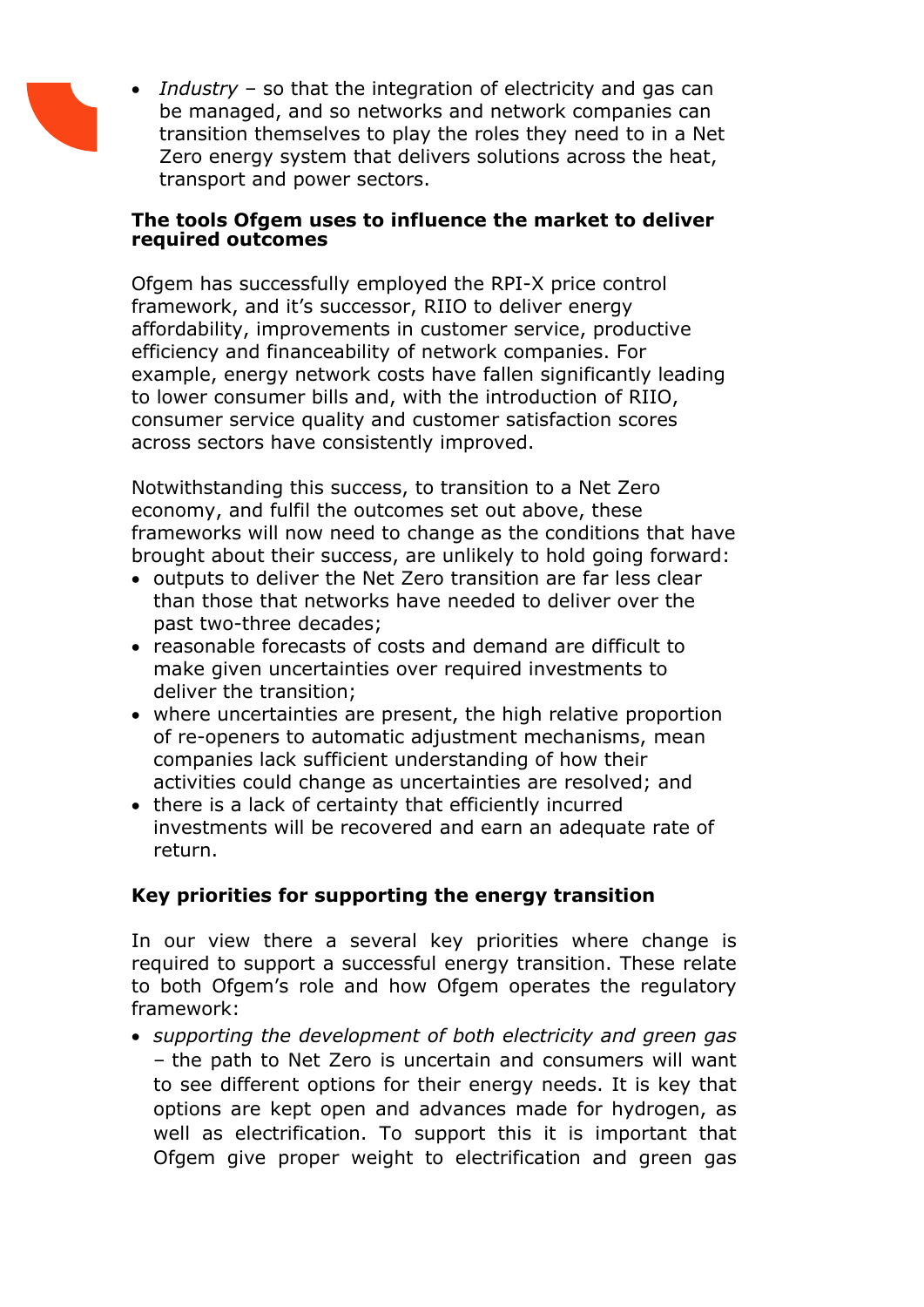

options - and consider aligning the structure, assumptions and outcomes sought in evolving network price controls.

- *developing a clear, affordable and equitable proposition for paying for the transition* – consumers, will ultimately pay for the energy transition. Therefore, urgent thinking on how to align benefits of decarbonisation to how costs are recovered are needed. This will also include considering effects over time and across consumers to develop charging approaches to establish how to equitably and affordably share the costs of the transition.
- *building on what works, but adapting the framework to bring forward investment needed to unlock the transition –* there are elements of RIIO (such as incentives on customer service) that really drive behaviours and are important to maintain. However, to ensure changes happen at pace, it is important to consider whether the 'adaptive price control' process adopted by Ofgem will be sufficient. For example, simplification of the framework for Net Zero investments perhaps via more of a so-called 'rate of return' type of approach may be an effective supplement to provide agility to companies, reduce regulatory burden and enable quicker delivery.
- *developing a new hydrogen market* gas networks need to be re-purposed for hydrogen. This will mean wholesale changes to the gas system of today and is likely to involve establishing how roles and responsibilities are managed such as: System Operation, the interfaces between networks and revised industry codes. A cross-industry project to develop these foundations could be an important first step in doing so.

Further details on our views in relation to the Committee's specific questions are set out in the included Annex. We would be more than happy to discuss any of our responses or the general views we have set out above.

#### **1. What role should Ofgem play in the transition to Net Zero? What changes, if any, should be made to its remit, responsibilities and resources?**

1.1. Ofgem's role, conveyed by its governing body, the Gas and Electricity Markets Authority (GEMA) and as originally codified in the Gas Act: 1986, Electricity Act 1989 and as amended by the Utilities Act 2000, was to ensure that energy is affordable to customers, that they receive good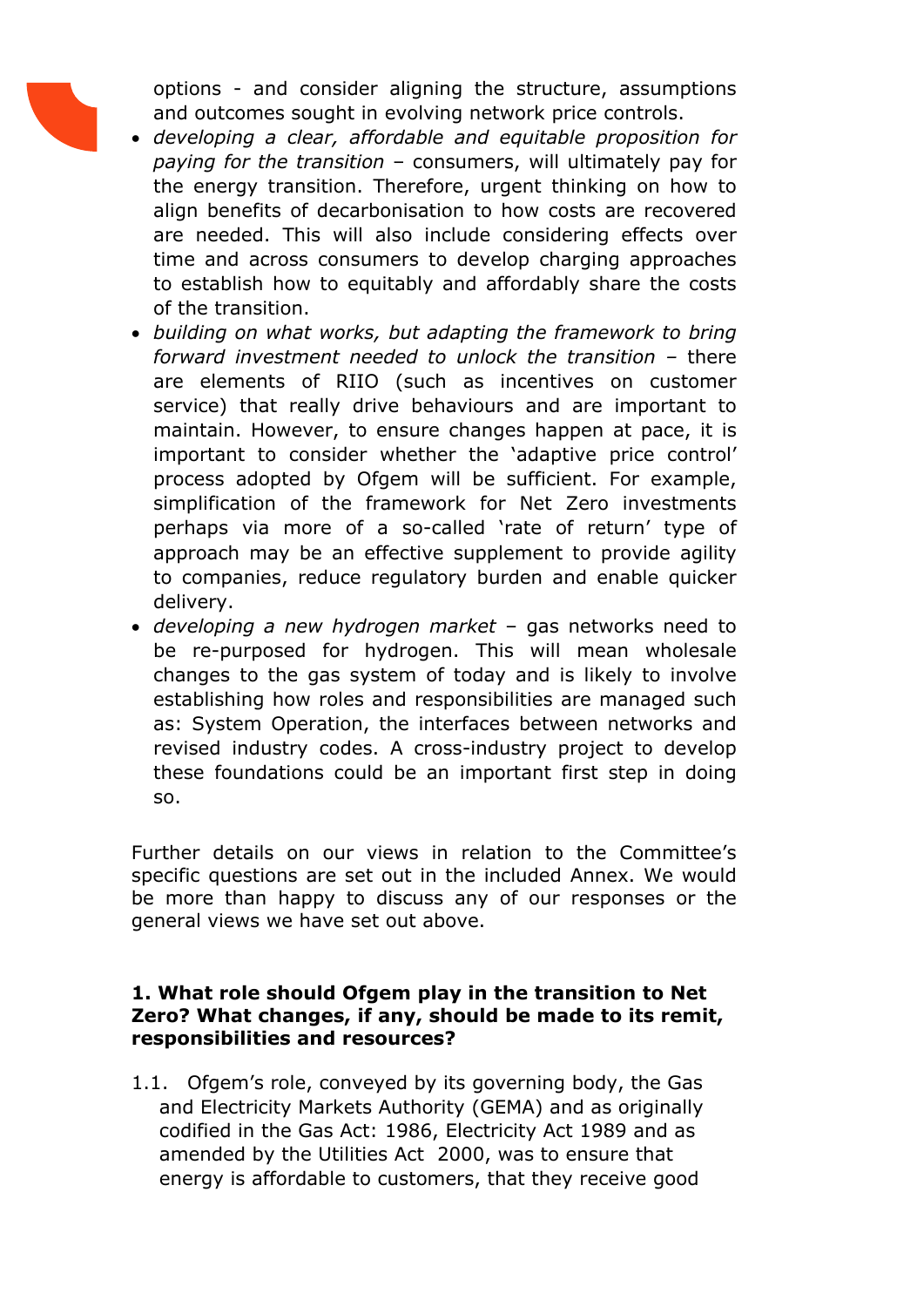quality service, and to ensure network companies are efficient and financeable. Over time though, this role has expanded to include: the protection of consumers today and in future more generally, to reduce carbon emissions from energy use, to ensure security of supply, to promote competition (where it is in consumer interests), and to have regard to best regulatory practice across sectors.

- 1.2. Ofgem could continue to play a key role supporting the UK's energy transition. However, we think that it is important to review this to ensure that it is proportionate to resolving challenges it has sufficient remit and capabilities to do so effectively. Therefore, we believe Ofgem's role should be distinct from:
	- i. *Policy* which should continue to be set by National and Local Government to balance the needs of the UK as a whole and different areas within it. However, there needs to be coordination between local energy plans and the whole system solutions brought forward to deliver them so that there is no planning in silos. This may require new institutional arrangements or entities being created (such as a 'Regional Net Zero Development Agency'), but Ofgem also needs to support this through supporting the resolution of uncertainties. For example, by bringing, forward investments to leave options open for different energy solutions to serve different areas.
	- ii. *System Operation* there is need for urgent action to determine operating structures and requirements for gas networks to transition so that they are able to support hydrogen. This also includes understanding how new hydrogen networks integrate with the wider energy system to ensure the best whole-system outcomes are achieved. However, to fulfil such a role will require Ofgem building significant whole-system operational knowledge, both across electricity and gas – the latter of which is more limited today.
- 1.3. Within a continued role as the energy sector's economic regulator, Ofgem's role should follow its existing powers and duties, but evolve to ensure it supports the delivery of the outcomes needed to deliver on Government policies and consumer needs for the transition. In particular to:
	- i. *support consumers in the transition* this will require taking a long-term view on how the costs of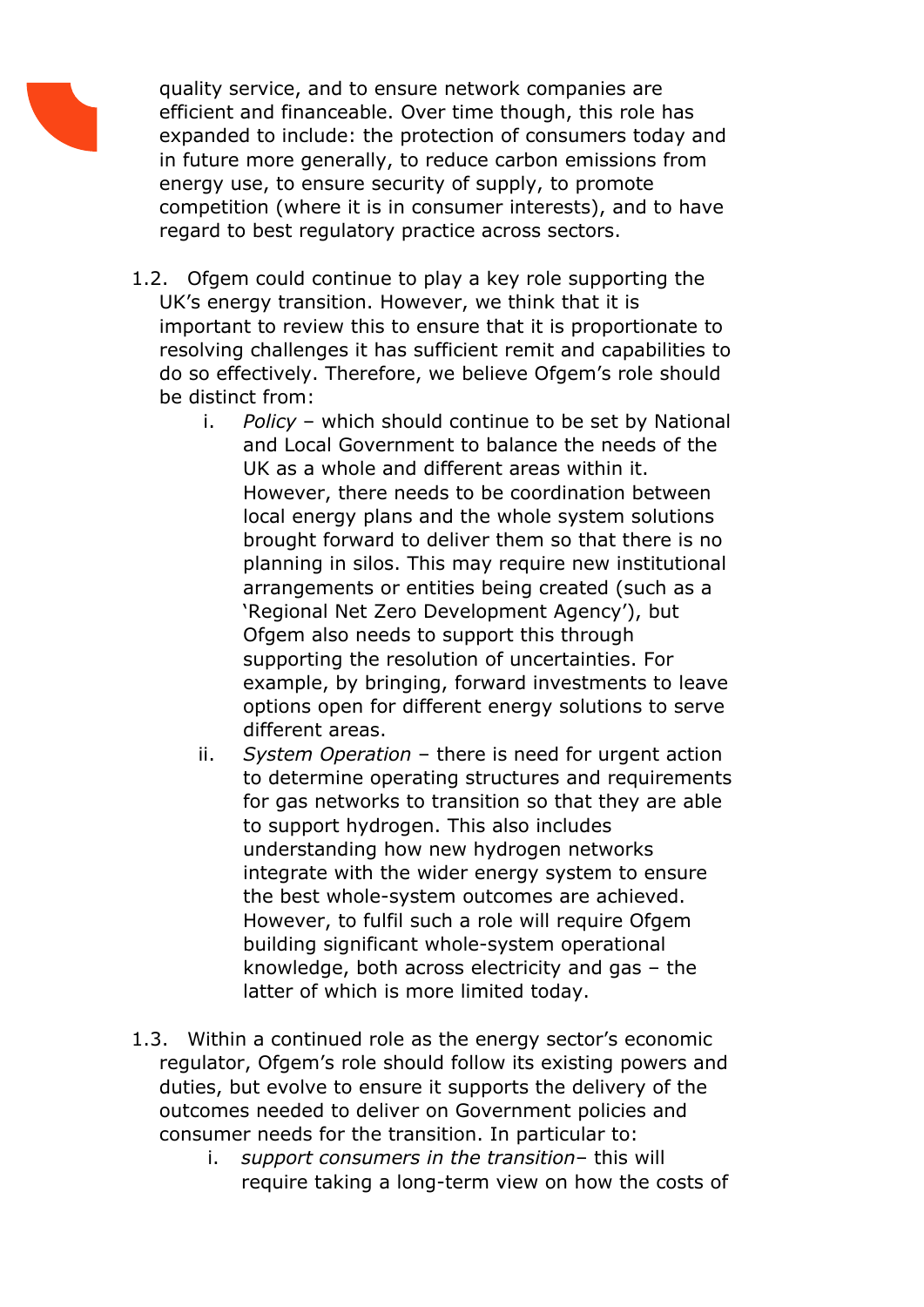

the transition are managed across customers (today and in future) alongside BEIS to appropriately 'share the burden' and to not create or extend any existing fuel inequalities. It will also require implementing frameworks and incentives that are technologically agnostic to bring forward alternative solutions across electricity and gas in key sectors such as heat and transport.

ii. *ensure robust economic decisions are made to bring forward the type and level of investment needed to deliver the transition* – by adapting regulatory frameworks to incentivise the development of hydrogen and green gas and to ensure that potential decommissioning can be managed.

*prove the technical pathway to Net Zero by supporting networks and network companies transition themselves to deliver Net Zero* – recognising the different roles companies and networks must play in operating traditional networks until a transition can be made and integrating themselves into a joined-up energy system across electricity and gas. Key to this will be ensuring a consistent approach and focus to encourage the development of the best whole-system approaches to meet Net Zero and to not distort decision-making in favour of one over the other. Action on this for gas networks must be taken now to ensure that options for the pathway to Net Zero are not closed off and solutions arrived at no

iii. t 'by default'.

## **2. How well does Ofgem balance environmental objectives against its responsibilities in relation to affordability for consumers?**

2.1. To date Ofgem has balanced responsibilities reasonably between its environmental objectives and customer affordability. Ofgem's RIIO framework contains environmental outputs (such as business carbon footprint targets and measures to reduce shrinkage and leakage for gas companies), financial and reputational incentives and takes account of environmental impacts within cost:benefit analyses.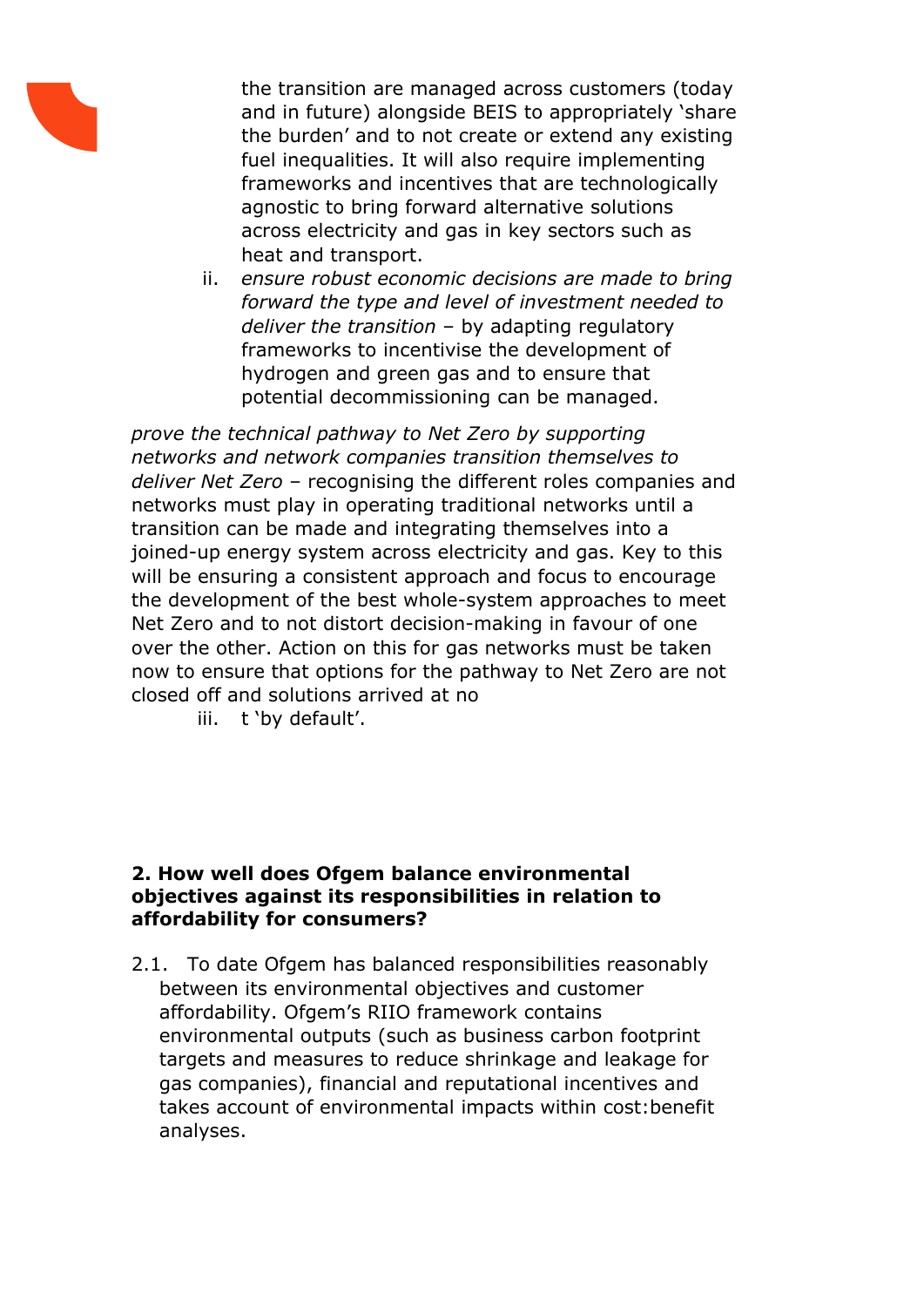- 2.2. There are trade-offs between environmental impacts and customer service. For example, with Repex investments, customer disruption and costs can be reduced by greater insertion of existing mains with new smaller diameter Polyethylene pipes. However, this may lead to pressure increases which lead to greater emissions. Ofgem seeks to balance this trade-off through incentives on both costs and environmental impacts, but more work is needed to review and develop the appropriate environmental incentives to really drive behaviours to support affordable long-term costs to deliver Net Zero.
	- 2.3. More recently, there has been a decrease in the value and scope of environmental incentives as Ofgem have transitioned from RIIO1 to RIIO2. Furthermore, the outputs and incentives that are present are predominantly based on controlling the environmental impact of network companies and, in gas, shrinkage, rather than what enters, passes through and exits the network (or the network is capable of taking).
	- 2.4. With the need to make the transition to Net Zero, we believe Ofgem needs to build on mechanisms embedded in RIIO2 and extend its thinking on how to balance customer affordability and its broader environmental objectives by taking a longer-term and extended view beyond business operation today. In particular, considering:
		- i. establishing a set of longer-term environmental requirements/targets for network companies to deliver to support the transition to Net Zero through their planning and internal choice of investment activities to undertake;
		- ii. incentivising a significant amount of investment to be delivered in quick timeframes to resolve uncertainties over the pathway to Net Zero so that it is delivered at an acceptable cost. At present there appears to be some imbalance across sectors with electricity Distribution Network Operators (DNOs) seeking large base cost allowances from Ofgem to fund network reinforcement and load investment, while gas operators have only been allowed to undertake some similar works/projects on the basis of reopeners.
		- iii. developing a clear proposition for how the delivery of these environmental objectives translates into energy user charges, balancing affordability for consumers today (particularly to protect those in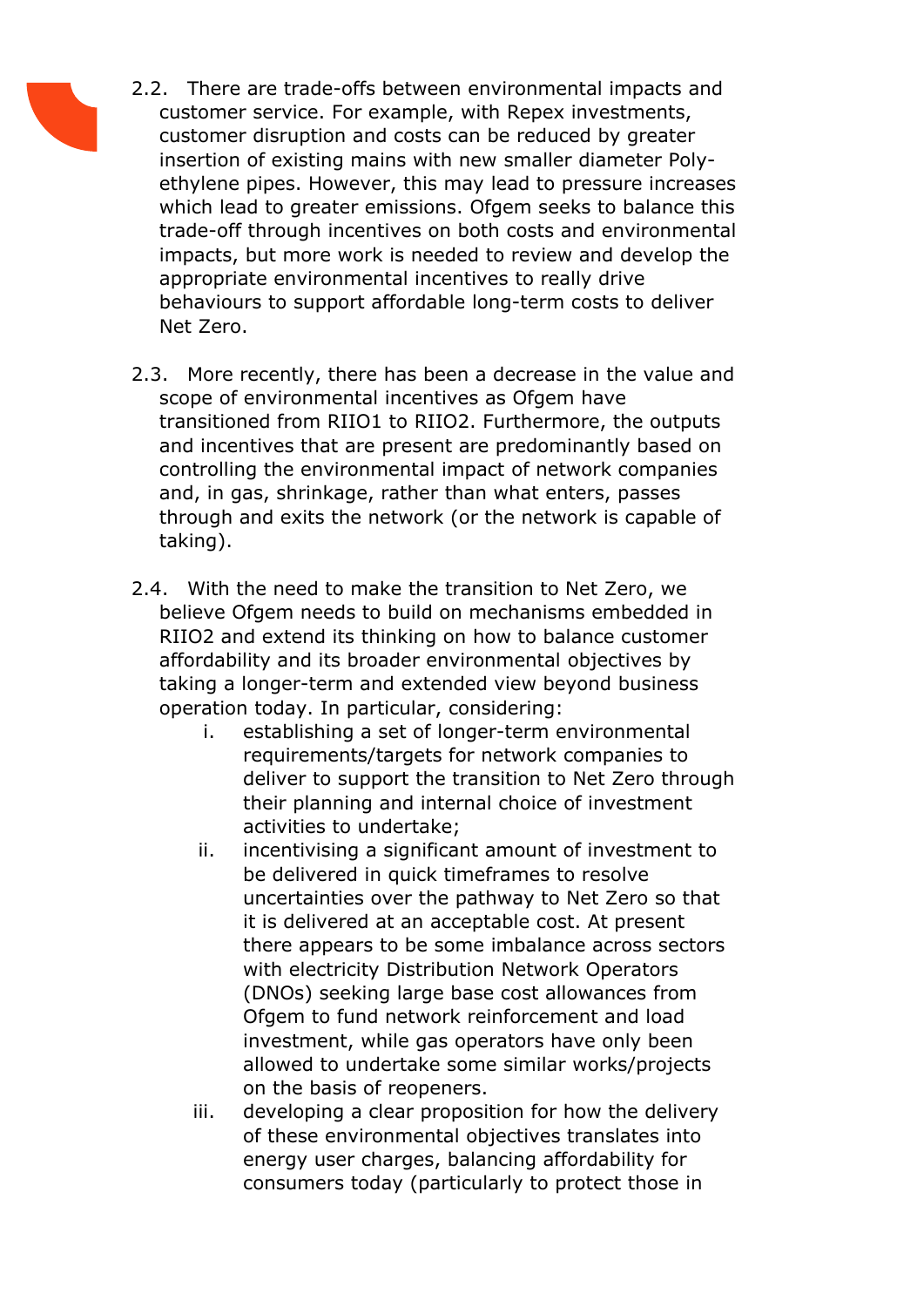

fuel poverty) and those in the future (to ensure the burden is shared appropriately generationally). Furthermore, in revising charging approaches, Ofgem also needs to have regard to Government policy determinations which affect gas and electricity consumers differently (for example in relation to any potential subsidies or other incentives in place to support adoption of particular low carbon technologies such as heat pumps).

# **3. How well does Ofgem fulfil its obligations to consumers? Does Ofgem take consumer views into account sufficiently, particularly those of vulnerable consumers?**

- 3.1. Ofgem's RIIO framework encourages organisations to focus their activities on customer service outcomes, (including vulnerable customers) with a series of outputs designed to measure how well organisations deliver for customers on the outcomes they want. These include measures that focus on domestic customers and relate to levels of customer satisfaction (known as C-sat) and complaints handling. Similar measures could be developed in future for other types of customers (e.g. business customers).
- 3.2. Over the RIIO1 period Ofgem incentivised the outputs of C-sat (the higher the scores, the greater the financial reward received by organisations) and specified an additional stakeholder engagement incentive in the framework. The latter rewarding organisations for engaging with customers, stakeholders, and others to establish processes and initiatives to drive social value. As noted in our covering letter, historically over the RIIO1 period, levels of customer satisfaction in general have improved significantly, providing evidence that Ofgem's role in developing frameworks and incentives to better customer service have been positive.
- 3.3. With the recent RIIO2 final determinations for gas distribution companies (GDNs) there is the question about whether this success will persist. For instance, while Ofgem encouraged organisations to undertake an enhanced engagement programme to understand customer preferences and build a plan representing those views, there is little evidence that the findings from this process materially influenced their decision making. For example: Cadent proposed over 20 bespoke customer outcomes based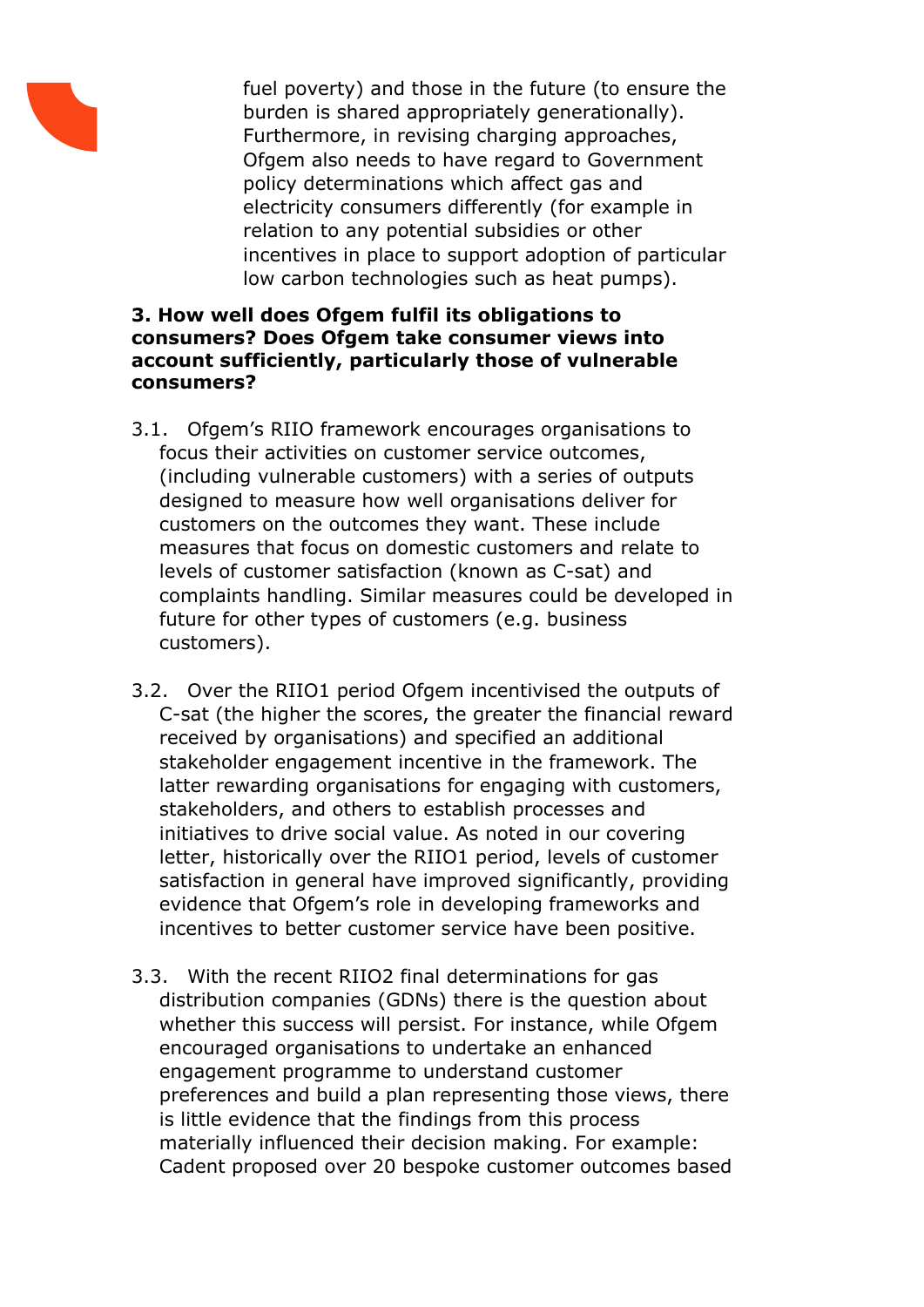

on feedback from our customers, of which only one was implemented by Ofgem. Most relevant to supporting customers in reference to Net Zero was our proposal of a 'whole-system thinking' stakeholder incentive to encourage and reward joined-up plans across the energy system to establish what good looks like across electricity and gas. Not allowing such an incentive has shown itself to have been a missed opportunity in our view as the recently issued draft DNO plans for the RIIO-ED2 price control appear to lack real evidence of whole-system thinking.

# **4. What implications will the transition to Net Zero have for the security of the UK's energy supply? How does Ofgem currently manage issues relating to security of supply?**

- 4.1. Climate change and the Net Zero transition will both serve to increase customer demand for energy and significant focus needs to be given to ensuring the appropriate amount of energy is available to balance the market. Key to this will be:
	- i. ensuring joined-up planning between sources (gas and electricity) and across regions, focussed on meeting peak demand; and
	- ii. adopting a resilient transition pathway where electricity and green gases, such as hydrogen, each play a role.

These are each explained in further detail below.

- 4.2. Climate change and the Net Zero transition will increase demands on the energy system, but will also see an evercloser integration of electricity and gas in key sectors, such as power, transport and heat. For example, and as set out in BEIS's recently released Hydrogen Strategy, the development of hydrogen will be used both in part through the gas network to satisfy heat demand but also to help balance intermittent renewables in the power sector. Renewables will provide homes with low carbon power but may also be used to produce low carbon hydrogen for use in heating homes, perhaps at times of excess electricity generation.
- 4.3. The planning horizons and approaches for balancing respective sources of energy currently differ right now, however. As such, there needs to be more joined-up whole system decision-making and planning to manage energy needs. Furthermore, this planning should also be aligned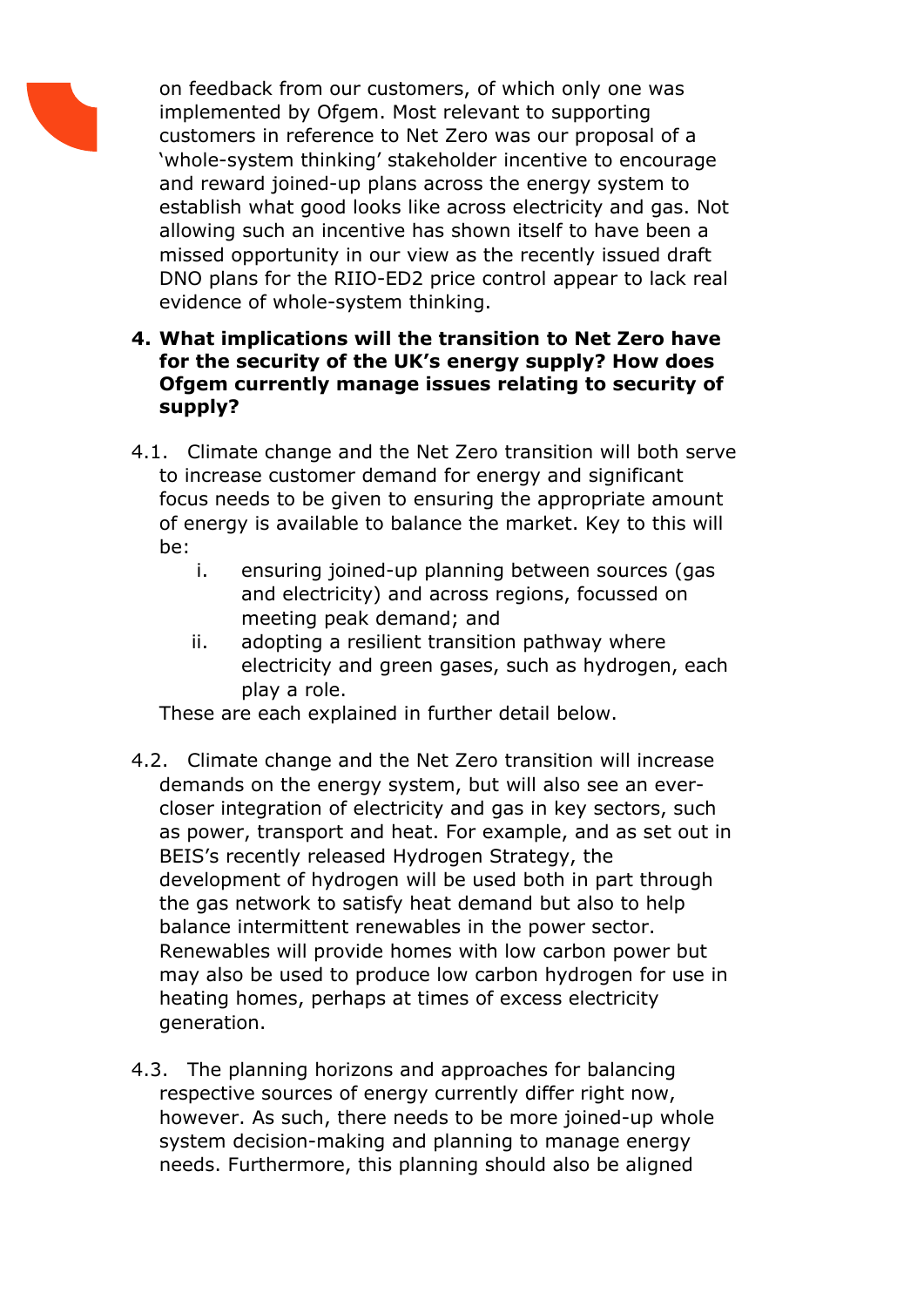

across regions (where demands for electricity and gas will differ according to the solutions adopted) and be focussed on meeting whole-system peak demand, rather than average. The latter point being particularly important in heat, where there is a larger peak-average variance in demand that electricity historically has not had to meet, and which it will need to if it takes on a larger role in the sector. An alignment between gas and electricity to fulfil demand will be needed. This itself also has other implications for energy storage and the optimal mix of electricity and gas used to meet demand.

- 4.4. To manage joined-up decision-making across electricity and gas may also require interventions to alter the current industry structure. At the moment each source of energy is separately managed. However, more joined up decisionmaking will need new mechanisms to deliver it. These could include the creation of new responsibilities, codes or requirements for specific parties across electricity and gas to deliver on common whole-system energy management and security objectives. Or, alternatively, the joined-up decisionmaking could be achieved through creation of new bodies to manage the interface between the electricity and gas.
- 4.5. In addition to joining up planning between electricity and gas, a longer-term implication of Net Zero for ensuring security of energy supply relates to the pathway chosen to meet Net Zero. In particular, emphasis until recently given to the expansion and reinforcement of electricity networks over hydrogen and other green gas development. Should this continue the UK would lose resilience in its energy supply by being dependent on ensuring electricity supply is sufficient to meet consumer demands which could increase longer-term costs to consumers. To mitigate these risks, in line with BEIS's recently release Hydrogen Strategy, it is important that timely investment decisions are made to advance development of hydrogen and green gases to ensure, particularly for sectors such as transport and heat, that a variety of sources are available.

**5. Is Ofgem's current system of price controls appropriate? Does it provide sufficient incentives to invest in the context of the transition to Net Zero?**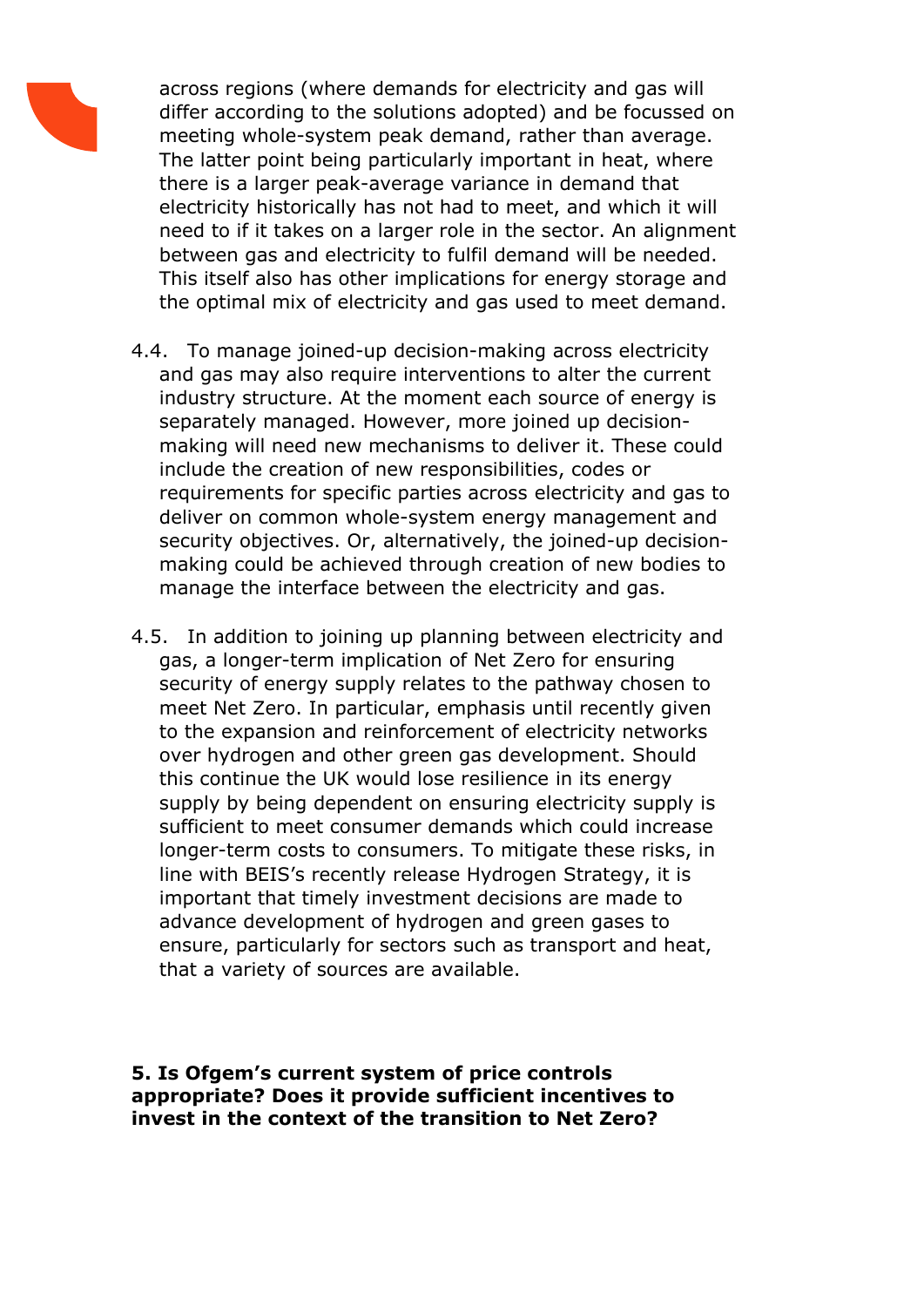

5.1. Within its role of addressing the economic challenges of the energy transition, it is important Ofgem clearly defines the outcomes it is looking to deliver by supporting the market. To date, Ofgem has been primarily focussed on ensuring affordability of energy and good customer service for consumers while ensuring productive efficiency and financeability of network companies. However, to deliver a successful transition the outcomes Ofgem targets should be refined so that it is clear they must deliver for:

- i. *Consumers* in achieving an affordable and fair transition that meets their diverse needs;
- ii. *Investors* so that they can be incentivised to provide the finance for projects to manage and resolve uncertainties with the transition pathway; and
- iii. *Industry* so that the integration of electricity and gas can be managed, and so networks and network companies can transition themselves to play the roles they need to in a Net Zero energy system that delivers solutions across the heat, transport and power sectors.
- 5.2. Historically, both of Ofgem's overarching frameworks for price controls, known as RIIO, and its precursor RPI-X have had strong success in delivering affordable energy and good customer service, while also ensuring the productive efficiency and financeability of network companies. However, these frameworks are unlikely to continue to be sufficient as the conditions that have brought about their success are unlikely to hold going forward:
	- i. outputs to deliver the Net Zero transition are far less clear than those that networks have needed to deliver over the past two-three decades;
	- ii. reasonable forecasts of costs and demand are difficult to make given uncertainties over required investments to deliver the transition;
	- iii. where uncertainties are present, the high relative proportion of re-openers to automatic adjustment mechanisms, mean companies lack sufficient understanding of how their activities could change as uncertainties are resolved; and
	- iv. there is a lack of certainty that efficiently incurred investments will be recovered and earn an adequate rate of return.
- 5.3. In addition to the overarching RIIO framework, going forward the integration of electricity and gas sectors means that the approach to how Ofgem's controls for DNOs and GDNs are undertaken is unlikely to be appropriate. In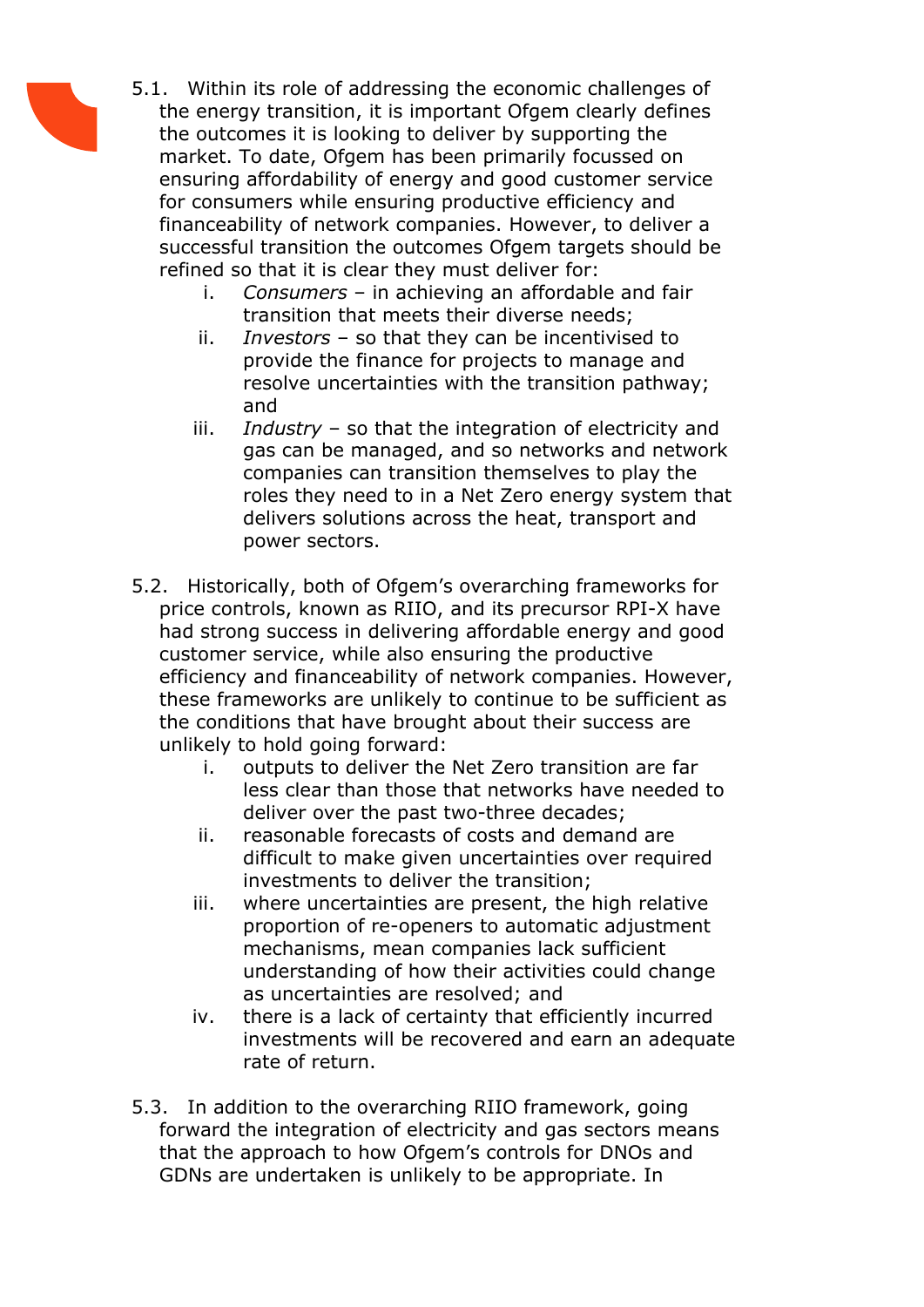

particular, to deliver Net Zero will require joined-up wholesystem decision-making on the best pathways to follow. However, as the structure, assumptions outcomes and evolution of price controls are not aligned, this has the potential to distort decision-making, close options off and lead to 'solutions by default'.

- 5.4. It is also unlikely that Ofgem's current system of controls will be sufficient to incentivise the level of investment needed to come forward to deliver the Net Zero transition on a number of counts. For example, as:
	- i. the controls are designed for businesses operating in 'steady state' as opposed to those needing to make a big transition in how they operate – network companies today need to both run the network in steady state but also invest and develop future energy pathways so that they can transition to Net Zero;
	- ii. uncertainty mechanisms, particularly re-openers are overly relied upon to adapt price controls but do not provide sufficient clarity over returns to incentivise investments as there once was. Furthermore, the use of re-openers creates a series of 'mini price controls' within control periods, and risks making adjustments to plans and allowances complex, slow to implement and resource intensive; and
	- iii. there is lack of certainty over whether efficiently incurred investments will be able to be recovered (as set out above) – under both a decommissioning scenario (in respect of current network assets) or one using hydrogen (in respect of new assets) there is the potential for assets to become stranded as there is no guarantee costs may be recovered.
- 5.5. To incentivise the required scale of investment to come forward to deliver the Net Zero, RIIO should be built on going forward with potential considerations including:
	- i. 'segmenting' price controls building on aspects of RIIO that are successful and will continue to be important (such as incentives on customer service) for running the network in 'steady state', while building on this to allow for change at pace. This could include considering whether 'adaptive' regulation through use of price controls and reopeners could be supplemented for Net Zero investments with a so-called 'rate of return' type of approach to provide agility and reduce regulatory burden. Alternatively it may involve greater use of automatic adjustment mechanisms or through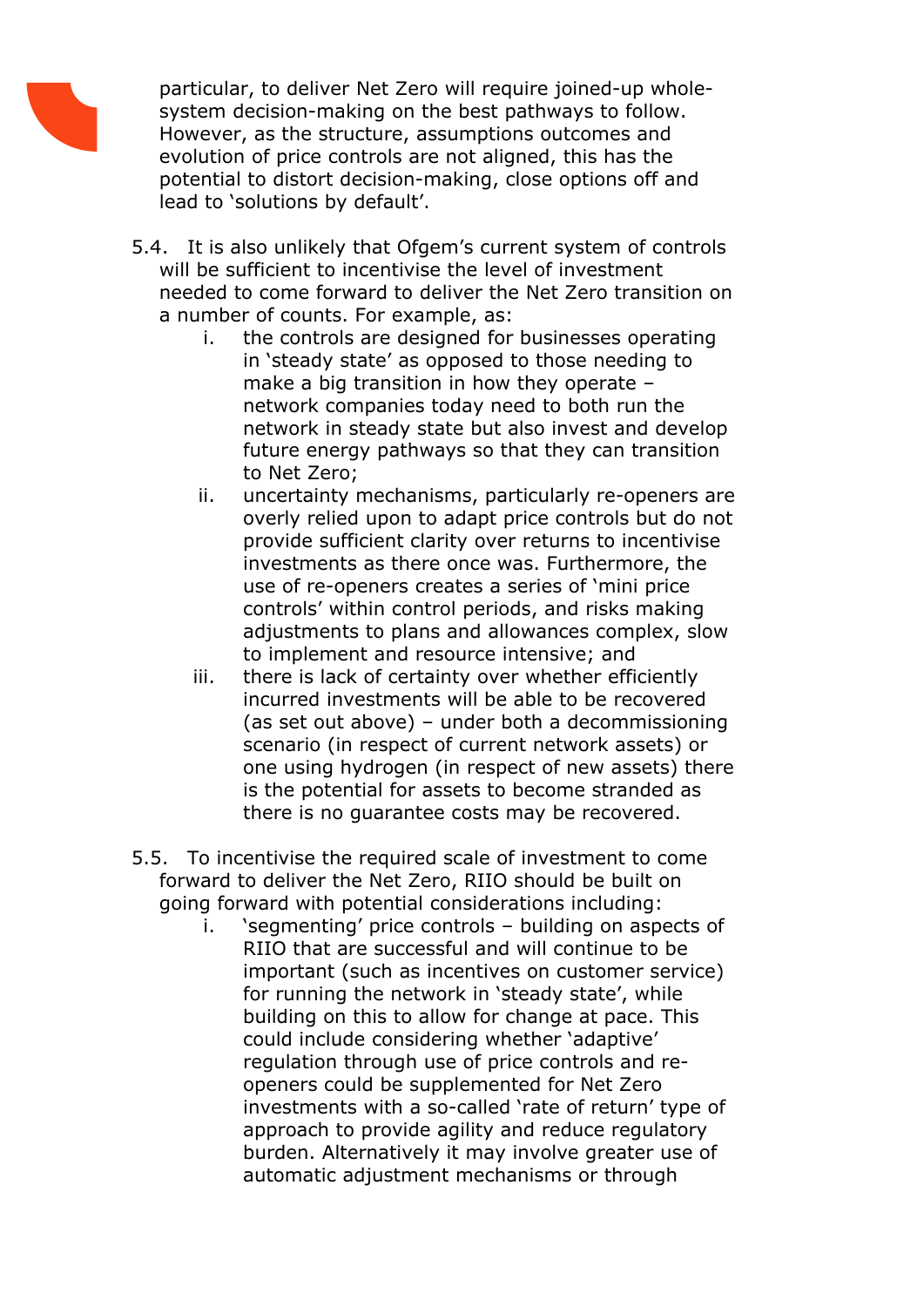

providing greater clarity on how re-openers set out may impact company returns; and

ii. setting out clear approaches to be adopted to ensure cost recovery in the face of asset stranding – for example, either through re-affirming guarantees on regulated asset values or adopting different approaches for depreciation of stranded assets

#### **6. Is the current system of governance for the UK energy market appropriate to secure the transition to zero? What improvements could be made and what role should Ofgem play?**

- 6.1. As outlined above, and reaffirmed in the recently released Hydrogen Strategy, green gas, particularly hydrogen, has a vital role to play in supporting the UK meeting Net Zero and doing so in an affordable and secure way. To date though, much of the policy focus and funding has been around how to meet our climate challenges with electricity centred solutions. This focus on electricity has meant comparatively little emphasis given to how we will meet the challenges of a fully electrified system, for example ensuring safe and reliable sources of heat during severe periods of cold weather or during spells of low renewable power output.
- 6.2. Given that the pathway to renewable heat is perhaps the most difficult and complex of challenges to overcome if we are to meet Net Zero, it is key that there is a clear pathway for investment and development of hydrogen. We have welcomed BEIS and Ofgem's funding of several key projects to support hydrogen's development, and the Hydrogen Strategy, but more ambition is required so that it can play its role in the decarbonisation of heat.
- 6.3. Ofgem as economic regulator is charged with taking a long-term view and implementing overarching Government priorities and, as such, the publishing of the Government's Heat and Buildings strategy is keenly anticipated to sit alongside the Hydrogen Strategy. However, to ensure each strategy is implemented in a timely and efficient way will require Ofgem and BEIS to work closely together to ensure the appropriate frameworks and incentives are created to do so. This could take the form of collaborative joint working groups to address particular challenges or to lead particular projects. Alternatively it could be more 'command' orientated involving codifying policy change through amendments to Ofgem's duties and powers or through use of a Strategy and Policy Statement (SPS).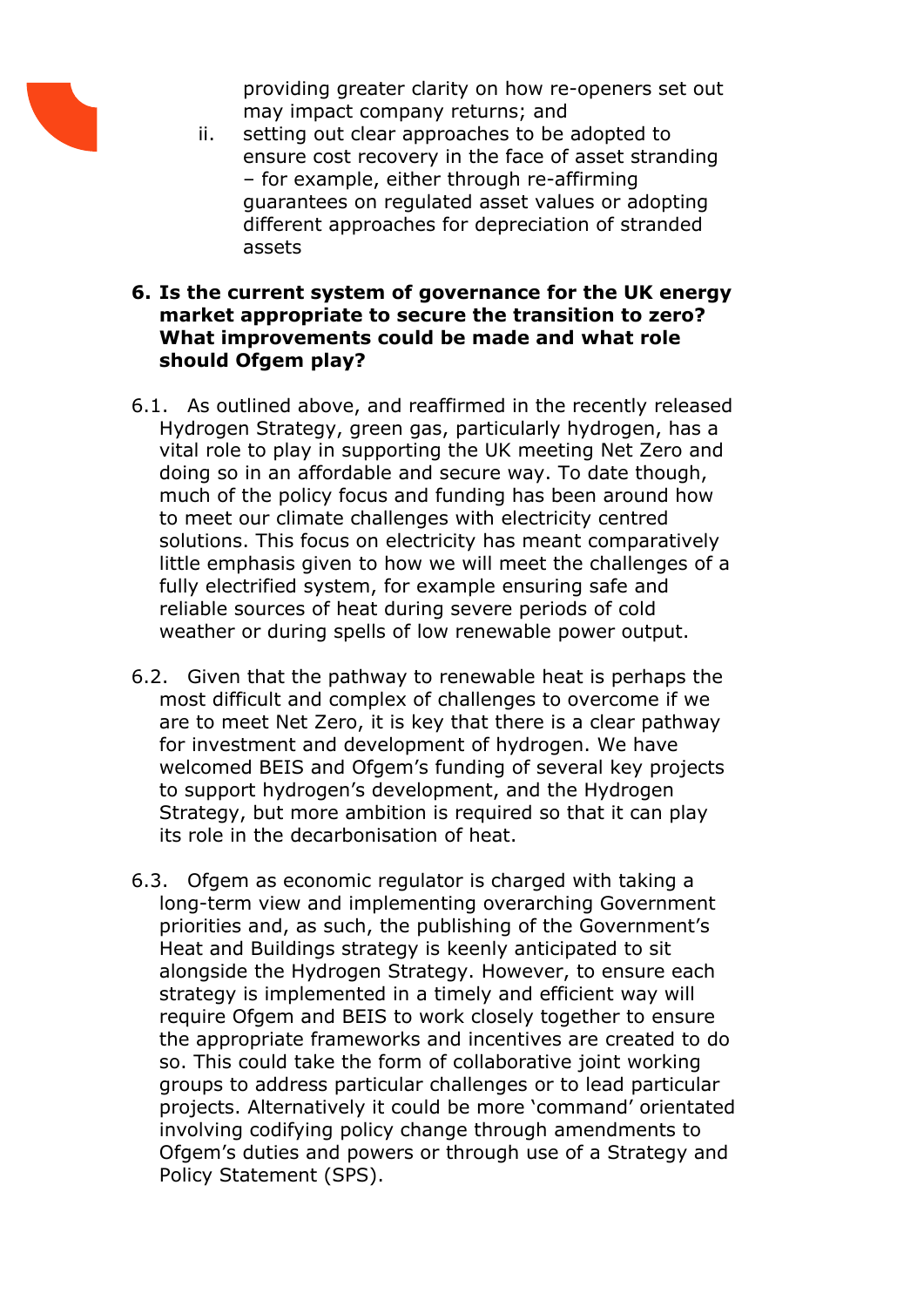- 
- 6.4. In addition to closer integration of policy and implementation by BEIS and Ofgem it will also be key that national strategies are also aligned with regional energy plans and the diverse preferences for solutions across different regions of the UK. As set out in our response to Question 1 a new Regional Net Zero Development agency, or other body could support in making this happen. Furthermore, to implement overarching national and regional strategies effectively will also require Government, regulators and other bodies to ensure they have the right mix of skills and resources to meet the opportunities that hydrogen presents with the necessary pace and support.
- 6.5. More broadly, to further enable the adoption of green gas solutions to support the transition will also require fundamental additions to the governance framework within energy today. These changes need to be bold and represent the revolution of the energy system into one designed to deliver Net Zero. For example, new structures and governance will need to be put in place to develop the new hydrogen market including setting out how it interfaces with the rest of the energy system are managed and how the gas system of today can transition to a hydrogen network. In this regard, the boldness of the recently announced Code Governance Review from BEIS is encouraging as it shows the Government recognise that significant change is required, and we welcome further consultations to support the developments of future governance framework necessary to deliver Net Zero.

## **7. Are Ofgem's duties and powers appropriate and sufficiently clearly defined? Do Ofgem's objectives conflict and, if so, how should any conflicts be managed?**

- 7.1. Ofgem's role and powers are conveyed to it by GEMA. In turn, GEMA's duties and powers are prescribed within the Gas Act 1986, Electricity Act 1989 and a range of subsequent wider legislation. These duties and powers were originally focussed on ensuring affordability of energy and quality of service for customers, while ensuring network companies are productively efficient and financeable. However, they have since broadened to also include:
	- i. protecting the interests of consumers, current and future, more generally. This includes in relation to reducing carbon emissions from energy use and in ensuring security of supply and having regard to those who are vulnerable or fuel poor);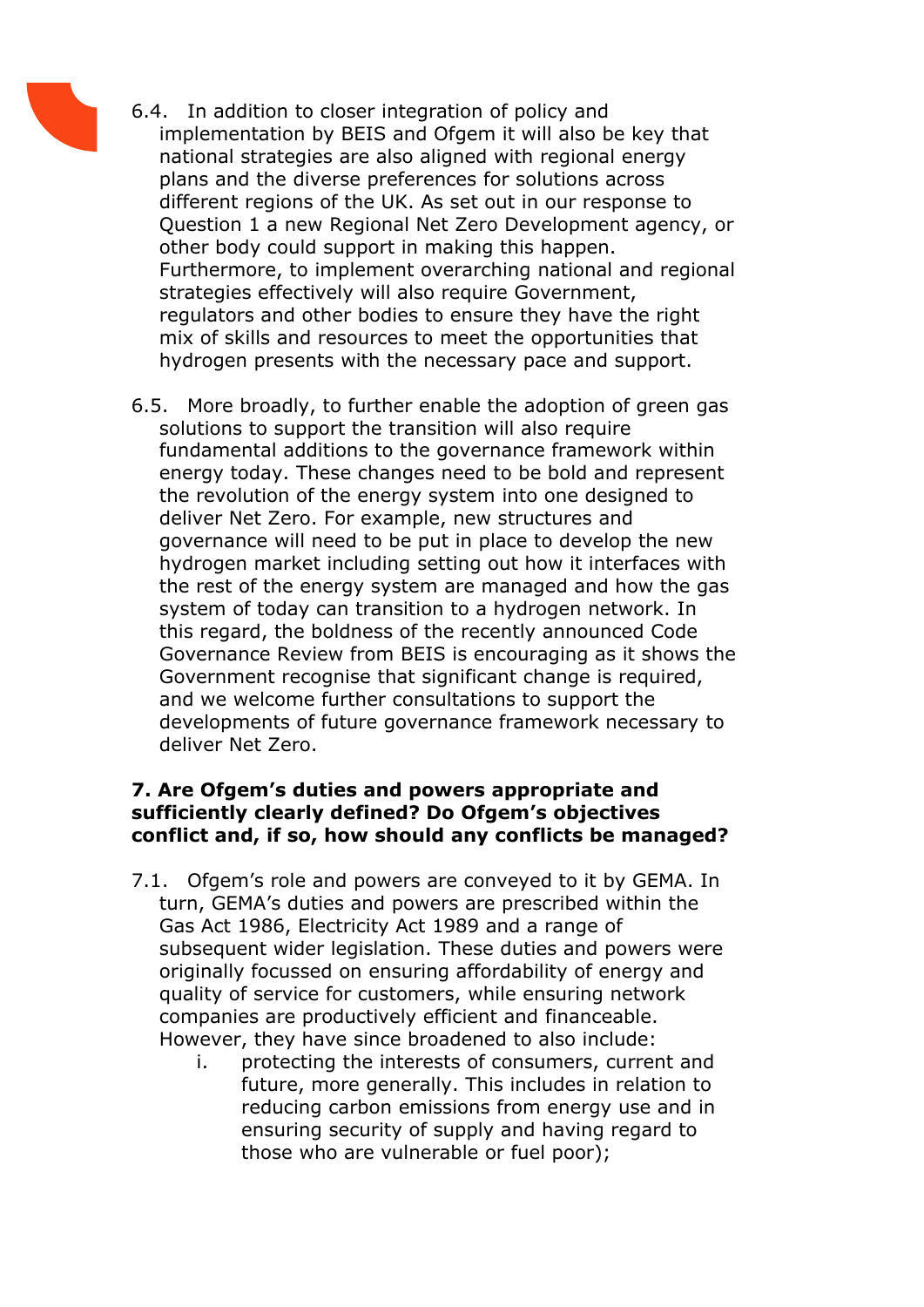

- ii. to promote competition wherever possible as long as it is in the interest of consumers;
- iii. having regard to the interests best regulatory practice across sectors.
- 7.2. These duties and powers are reasonably well defined and continue to be relevant and appropriate to support meeting the Net Zero transition. However, going forward there may be cause to refine them so that they reinforce delivery of the outcomes that need to be delivered in line with the strategic intent of Government and the needs of UK consumers (as discussed above in the response the Question 5). Alternatively changes to the institutional framework of the sector or use of a SPS (as highlighted at several points above) may also be appropriate.
- 7.3. There may also be increased tension and potential conflict between some of Ofgem's objectives which will need to be resolved in order to deliver Net Zero successfully. The most paramount of these is likely to be ensuring affordable energy for customers, today and future, and in bringing forward the scale of investment needed to deliver the transition to Net Zero. This is particularly evident today given the level of technology and policy uncertainty over the future path to Net Zero. This uncertainty means that it is difficult for Ofgem to green light investment options necessary to deliver the transition. This in turn could mean necessary investments being delayed or scaled back where caution is applied.
- 7.4. This is a difficult tension for Ofgem to manage, although a key one for it to resolve. As part of doing so it should be rewarded for being bold and encouraging investments in such a way that they resolve uncertainties as soon as possible so that Net Zero can be met in the most affordable way for future consumers. Furthermore, lessons should be learnt from where similar tensions have been experienced before, for example, in relation to affordability and safety. Here, Ofgem has been able to strike a successful balance through an independent body (the HSE) setting requirements that it optimises around to secure them in the most affordable manner. In the case of securing Net Zero, National and Local Government could play a similar role determining policy to a greater level of detail than currently established to resolve uncertainties and support Ofgem in bringing forward investments.
- 7.5. A further tension that could also emerge in seeking to deliver Net Zero is how the development of the pathway to achieve it is balanced with protecting the interests of both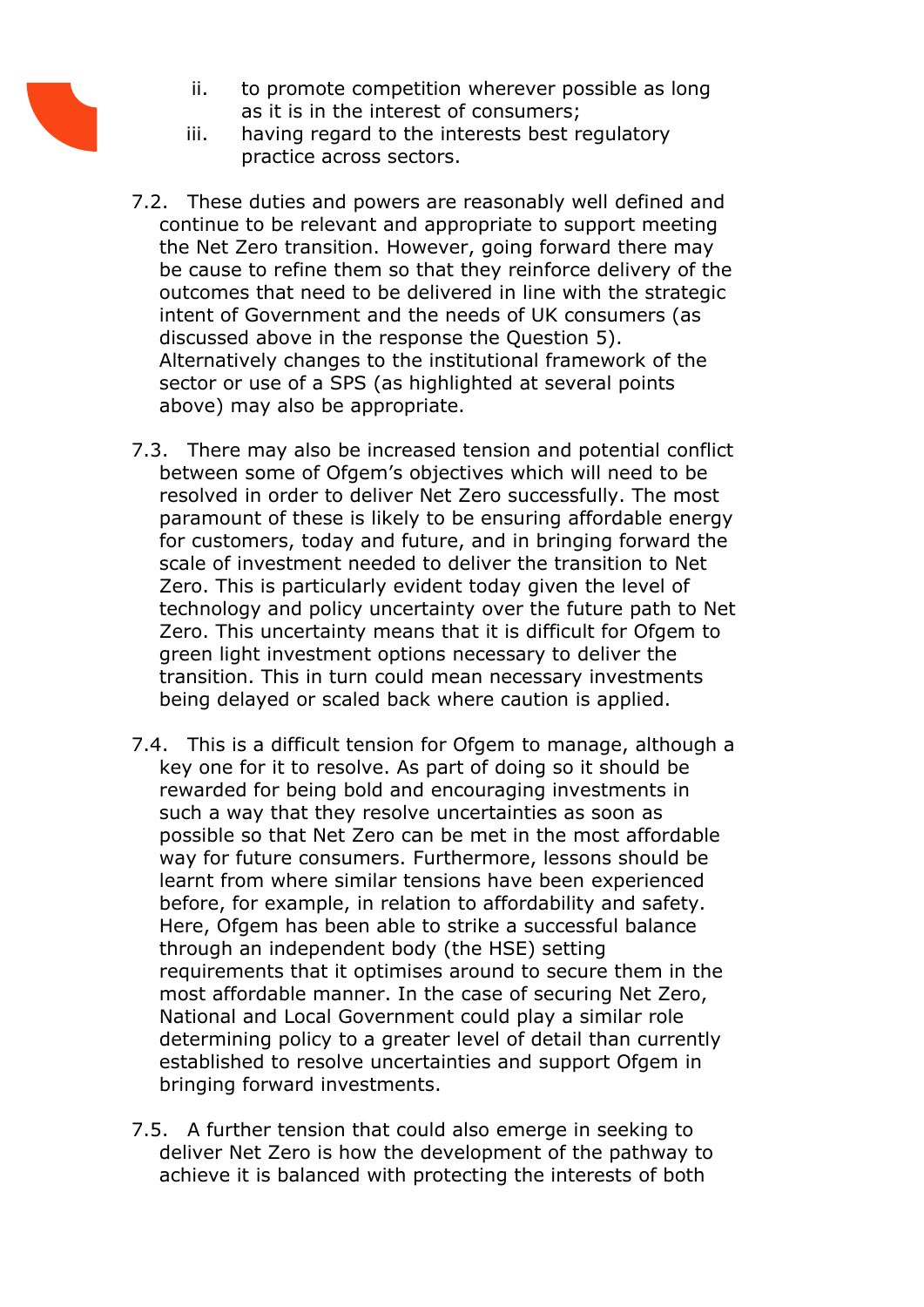

gas and electricity customers. In particular, Ofgem should be seeking to deliver an end-state Net Zero economy that is affordable, with costs shared between different customers in a fair way. As such, in line with the Hydrogen Strategy, it is important that Ofgem encourages the development of hydrogen and green gas alternatives in addition to increased electrification

# **8. Is Ofgem's relationship to Government and Parliament appropriate? Are there issues related to the split of responsibilities, transparency or accountability?**

- 8.1. Independent regulation in the UK has been a key enabler of the success of privatised industries since the 1980's as independent economic regulators are able to objectively implement and balance policy from the Government of the day with longer-term views of industry requirements. This separation remains appropriate today and is likely to also be to deliver the transition of the UK economy to Net Zero.
- 8.2. This said, as set out above in our response to Question 6, there needs to be an appropriate joining-up of Ofgem and BEIS such that key policies in relation to heat and hydrogen can be implemented in a timely, efficient and effective way. For instance, to not delay necessary investments and to ensure the transition is delivered at acceptable cost to consumers today and in future.
- 8.3. There also needs to be an appropriate balance struck between the Government, as policymaker, and Ofgem, as regulator, to manage bringing forward policy and investment forward at pace while protecting consumers. At present, there are instances where the imperative to push forward to deliver hydrogen and the energy transition under the direction of BEIS is not implemented by Ofgem as effectively as it could be. For example, on some key hydrogen projects like HyNet North West, BEIS have set out to look to progress at speed in line with the broader aims contained in their Hydrogen Strategy. However, when recognising these projects in network price controls, Ofgem has required network company contributions for funding. This is in contrast to previous projects undertaken to support some renewable electricity projects, such as subsea cables from Shetland to the mainland of the UK, where funding was granted with less or no contributions.
- 8.4. Given this, we think that, while the independence of Ofgem is appropriate, more needs to be done to align their approach to implementing policies set down by BEIS. As set